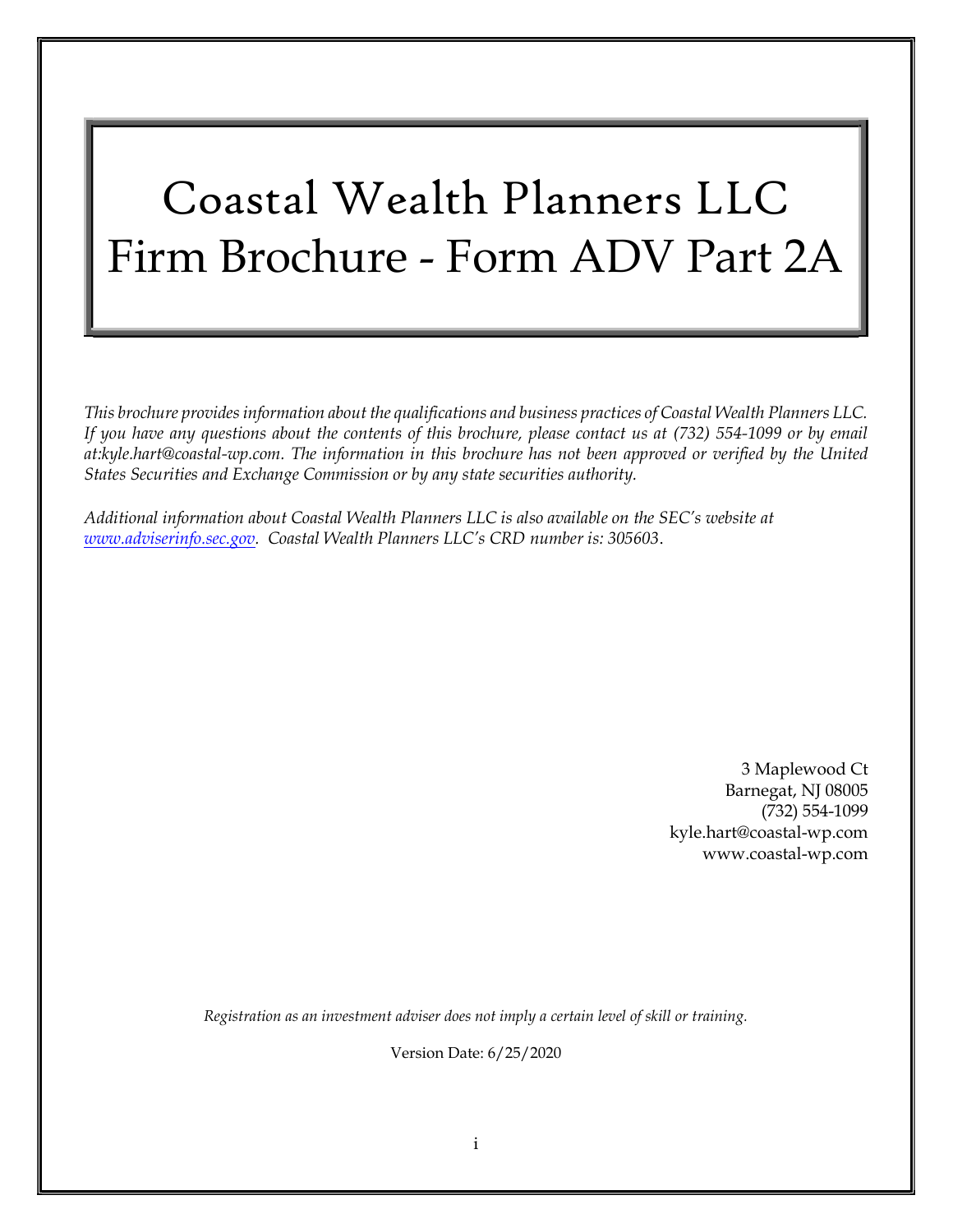# Item 2: Material Changes

Update to section 12A: Brokerage Practices, Coastal WP recommends Charles Schwab.

Updated Address to 3 Maplewood Ct. Barnegat, NJ 08005 as of 7/1/20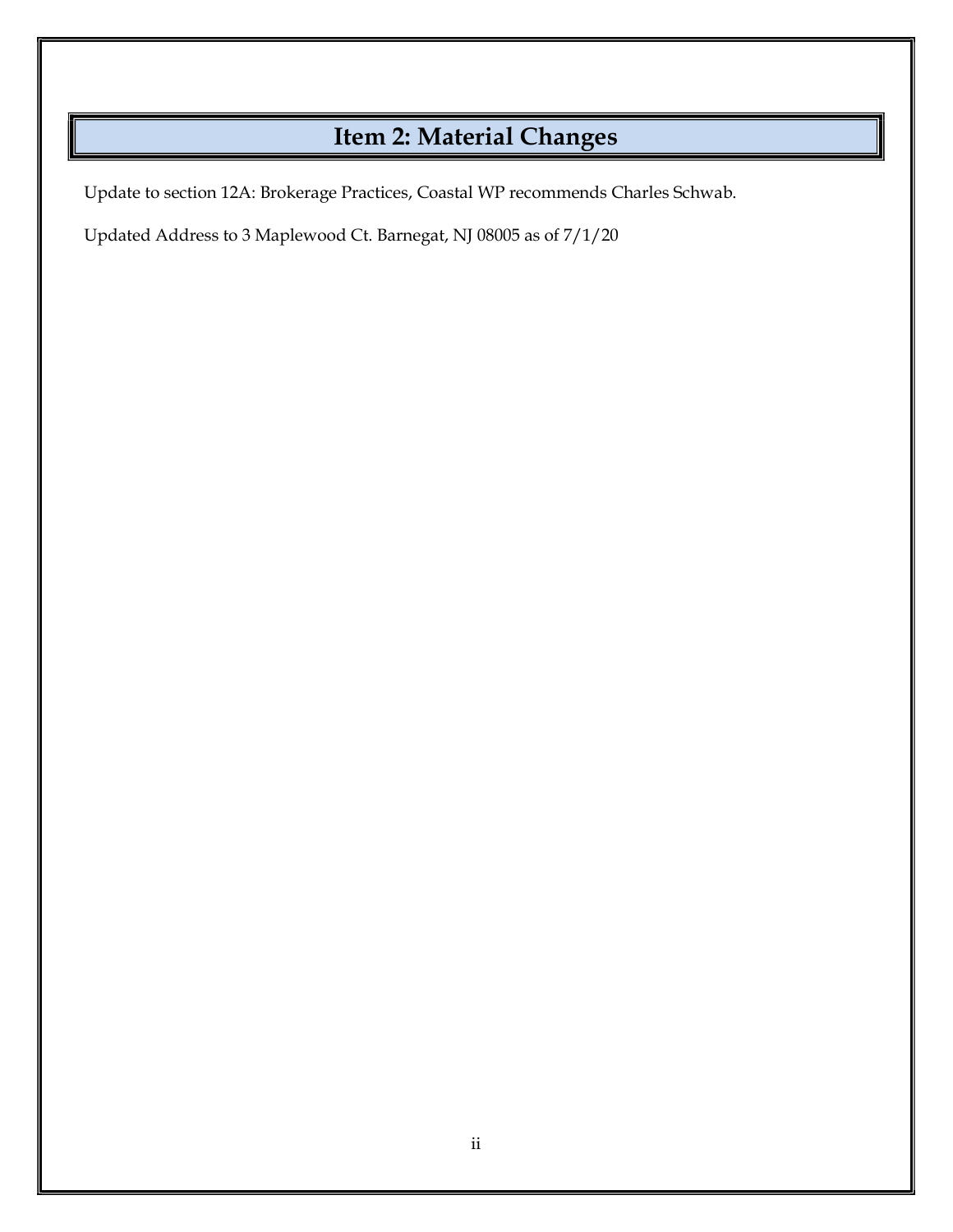# **Item 3: Table of Contents**

| Item 1: Cover Page                                                                               |  |
|--------------------------------------------------------------------------------------------------|--|
|                                                                                                  |  |
|                                                                                                  |  |
|                                                                                                  |  |
|                                                                                                  |  |
|                                                                                                  |  |
|                                                                                                  |  |
|                                                                                                  |  |
|                                                                                                  |  |
|                                                                                                  |  |
| Item 11: Code of Ethics, Participation or Interest in Client Transactions and Personal Trading10 |  |
|                                                                                                  |  |
|                                                                                                  |  |
|                                                                                                  |  |
|                                                                                                  |  |
|                                                                                                  |  |
|                                                                                                  |  |
|                                                                                                  |  |
|                                                                                                  |  |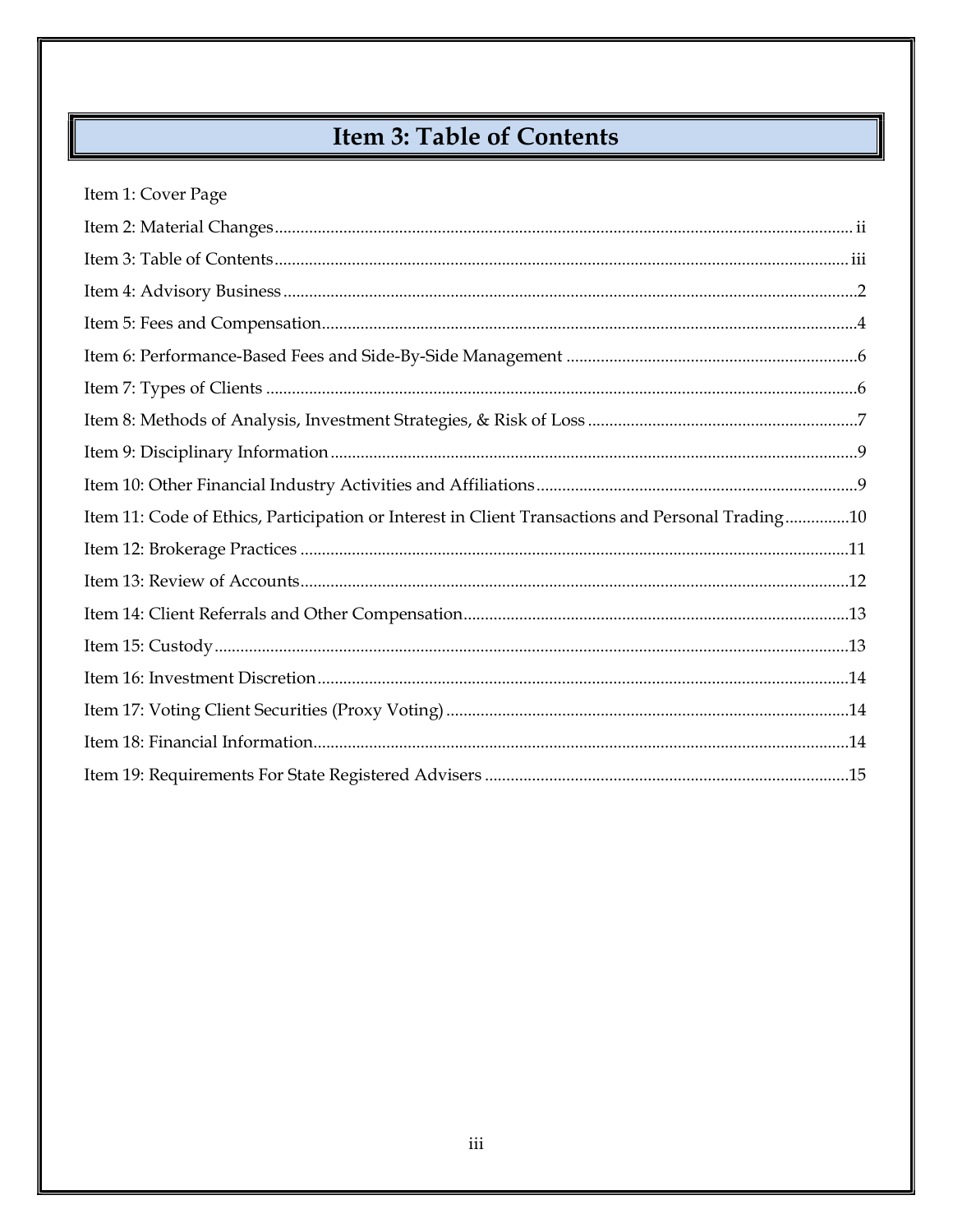# Item 4: Advisory Business

#### A. Description of the Advisory Firm

Coastal Wealth Planners LLC (hereinafter "Coastal WP") is a Limited Liability Company organized in the State of New Jersey. The firm was formed in August 2019, and the principal owner is Kyle Hart.

### B. Types of Advisory Services

#### Portfolio Management Services

Coastal WP offers ongoing portfolio management services based on the individual goals, objectives, time horizon, and risk tolerance of each client. Coastal WP creates an Investment Policy Statement for each client, which outlines the client's current situation (income, tax levels, and risk tolerance levels) and then constructs a plan to aid in the selection of a portfolio that matches each client's specific situation. Portfolio management services include, but are not limited to, the following:

- Investment strategy Personal investment policy
- Asset allocation Asset selection
	-
	-
- Risk tolerance Regular portfolio monitoring

Coastal WP evaluates the current investments of each client with respect to their risk tolerance levels and time horizon. Coastal WP will request discretionary authority from clients in order to select securities and execute transactions without permission from the client prior to each transaction. Risk tolerance levels are documented in the Investment Policy Statement, which is given to each client.

Coastal WP seeks to provide that investment decisions are made in accordance with the fiduciary duties owed to its accounts and without consideration of Coastal WP's economic, investment or other financial interests. To meet its fiduciary obligations, Coastal WP attempts to avoid, among other things, investment or trading practices that systematically advantage or disadvantage certain client portfolios, and accordingly, Coastal WP's policy is to seek fair and equitable allocation of investment opportunities/transactions among its clients to avoid favoring one client over another over time. It is Coastal WP's policy to allocate investment opportunities and transactions it identifies as being appropriate and prudent among its clients on a fair and equitable basis over time.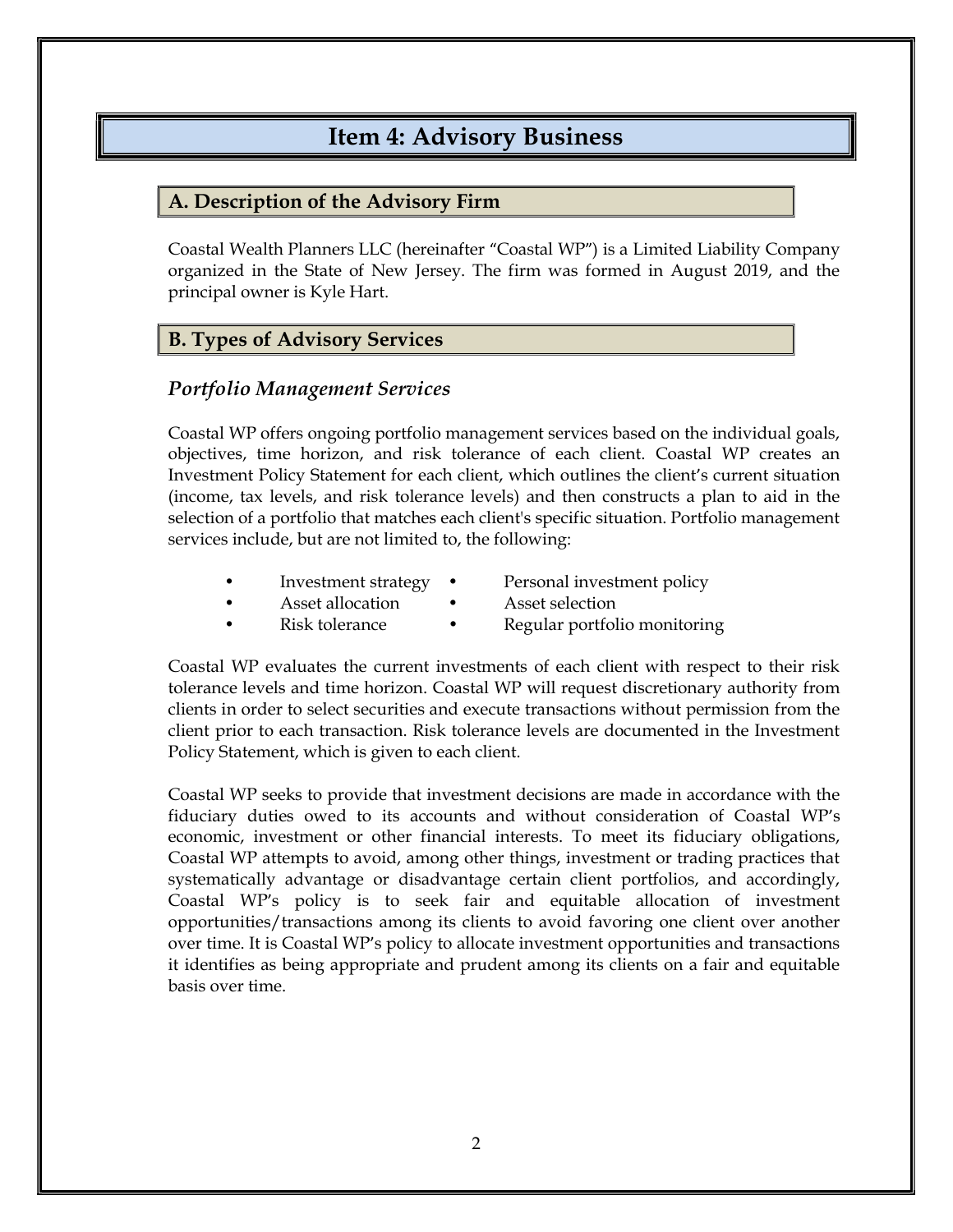# Financial Planning

Financial plans and financial planning may include, but are not limited to: investment planning; life insurance; tax concerns; retirement planning; college planning; and debt/credit planning.

# On-going Financial Planning

On-going financial planning services may include:

- 1. Initial Consultation (Free)
	- a. Assess current financial situation and discuss the financial planning process and my services

2. Detailed meeting to go through Clients financial situation in depth and better understanding of client's financial goals and concerns

3. Client Recommendation Meeting

a. Delivery of a financial plan including current net worth (Balance Sheet), goals, action items and more.

- b. Recommendations
- c. Client walkthrough of plan and any questions

Included in the ongoing plan:

1. Biannual check ins with clients to assess financial plan, implementation of the plan, limitations, adjustments needed, and assess new variables in a client's financial picture.

- 2. End of Year meeting to discuss financial plan
- 3. A new/updated financial plan annually

### Services Limited to Specific Types of Investments

Coastal WP generally limits its investment advice to mutual funds, fixed income securities, insurance products including annuities, equities, ETFs (including ETFs in the gold and precious metal sectors) and treasury inflation protected/inflation linked bonds. Coastal WP may use other securities as well to help diversify a portfolio when applicable.

### C. Client Tailored Services and Client Imposed Restrictions

Coastal WP will tailor a program for each individual client. This will include an interview session to get to know the client's specific needs and requirements as well as a plan that will be executed by Coastal WP on behalf of the client. Coastal WP may use model allocations together with a specific set of recommendations for each client based on their personal restrictions, needs, and targets. Clients may not impose restrictions in investing in certain securities or types of securities in accordance with their values or beliefs.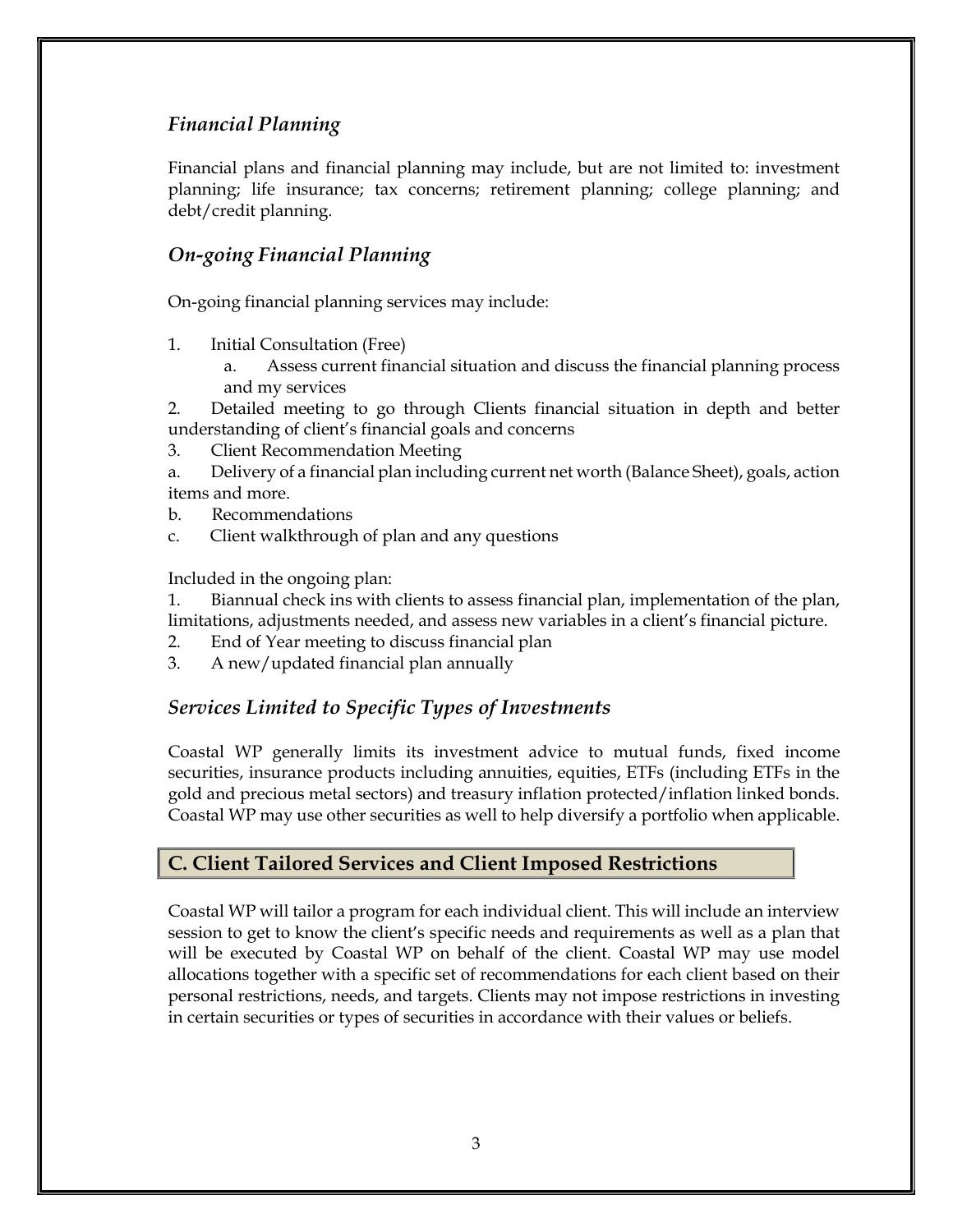#### D. Wrap Fee Programs

A wrap fee program is an investment program where the investor pays one stated fee that includes management fees, transaction costs, and certain other administrative fees. Coastal WP does not participate in wrap fee programs.

#### E. Assets Under Management

Coastal WP has the following assets under management:

| Discretionary Amounts: | Non-discretionary Amounts: Date Calculated: |                     |
|------------------------|---------------------------------------------|---------------------|
| l \$0                  | $\mathcal{L}$                               | $\vert$ August 2019 |

# Item 5: Fees and Compensation

#### A. Fee Schedule

#### Portfolio Management Fees

| <b>Total Assets Under Management</b> | <b>Annual Fees</b> |  |
|--------------------------------------|--------------------|--|
| $$0 - $500,000$                      | 1.25%              |  |
| $$500,001 - $2,000,000$              | $1.00\%$           |  |
| $$2,000,001 - $5,000,000$            | 0.75%              |  |
| $$5,000,001 - And Up$                | $0.50\%$           |  |

Coastal WP uses an average of the daily balance in the client's account throughout the billing period, after taking into account deposits and withdrawals, for purposes of determining the market value of the assets upon which the advisory fee is based.

These fees are generally negotiable and the final fee schedule will be memorialized in the client's advisory agreement. Clients may terminate the agreement without penalty for a full refund of Coastal WP's fees within five business days of signing the Investment Advisory Contract. Thereafter, clients may terminate the Investment Advisory Contract generally with 30 days' written notice. Note that Coastal WP mentioned above are for the actively managed portfolios, Coastal WP also offers Schwab Institutional Intelligent Portfolios for a flat 0.5% rate.

#### Financial Planning Fees

#### Fixed Fees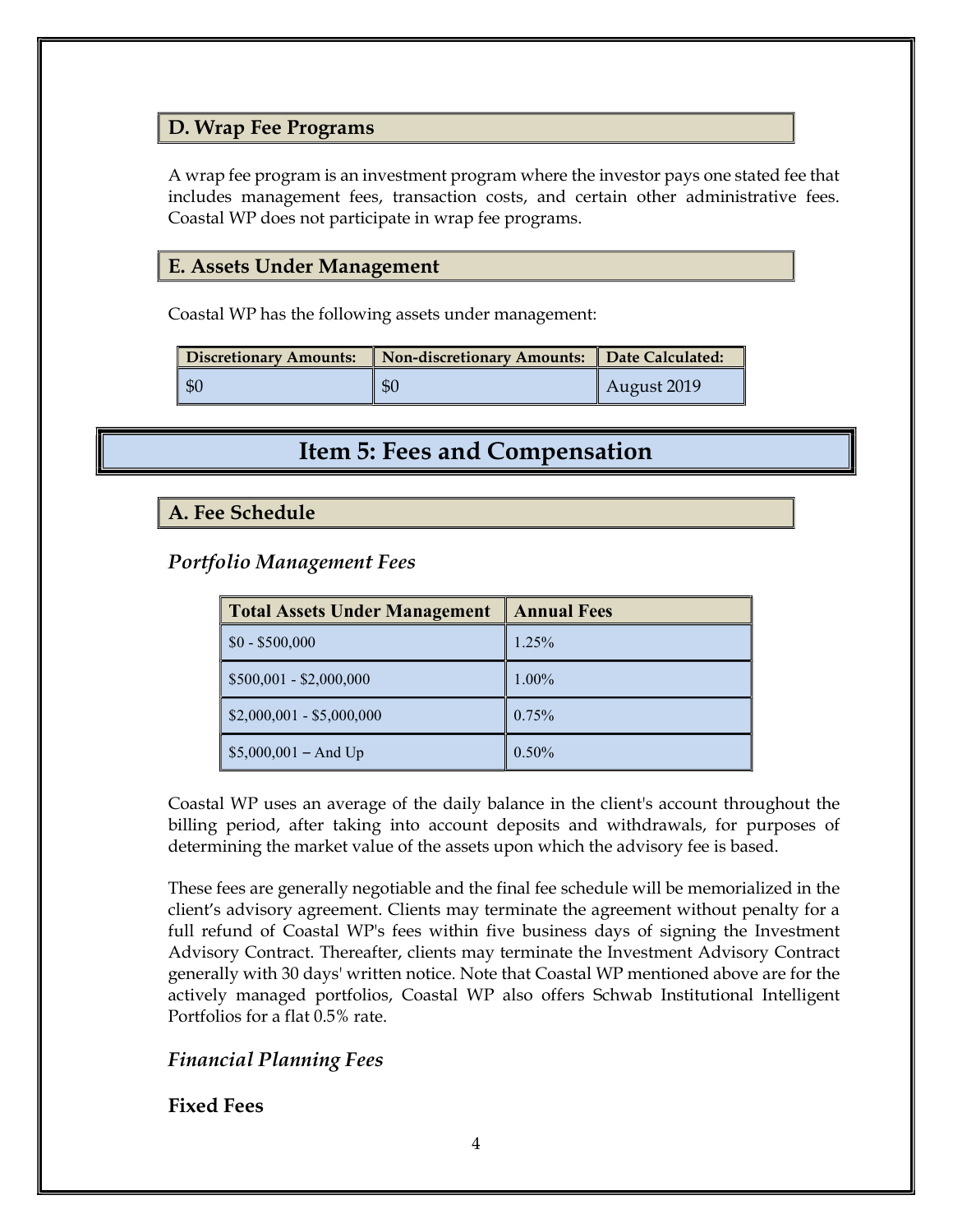The negotiated fixed rate for creating client financial plans is between \$2,500 and \$10,000.

# Hourly Fees

The negotiated hourly fee for these services is between \$250 and \$500.

# On-going Financial Planning Fees

### Fixed Fees

The negotiated fixed rate for on-going financial planning services is \$200. Fees are paid monthly arrears.

Clients may terminate the agreement without penalty, for full refund of Coastal WP's fees, within five business days of signing the Financial Planning Agreement. Thereafter, clients may terminate the Financial Planning Agreement generally upon written notice.

# B. Payment of Fees

# Payment of Portfolio Management Fees

Asset-based portfolio management fees are withdrawn directly from the client's accounts with client's written authorization on a quarterly basis, or may be invoiced and billed directly to the client on a quarterly basis. Clients may select the method in which they are billed. Fees are paid in arrears.

### Payment of Financial Planning Fees

Financial planning fees are paid via check and wire.

Fixed financial planning fees are paid 40% in advance, but never more than six months in advance, with the remainder due upon presentation of the plan.

Hourly financial planning fees are paid 40% in advance, but never more than six months in advance, with the remainder due upon presentation of the plan.

# Payment of On-going Financial Planning Fees

### Fixed Fees

On- going Financial planning fees are paid via check. Fees are paid monthly in arrears.

C. Client Responsibility For Third Party Fees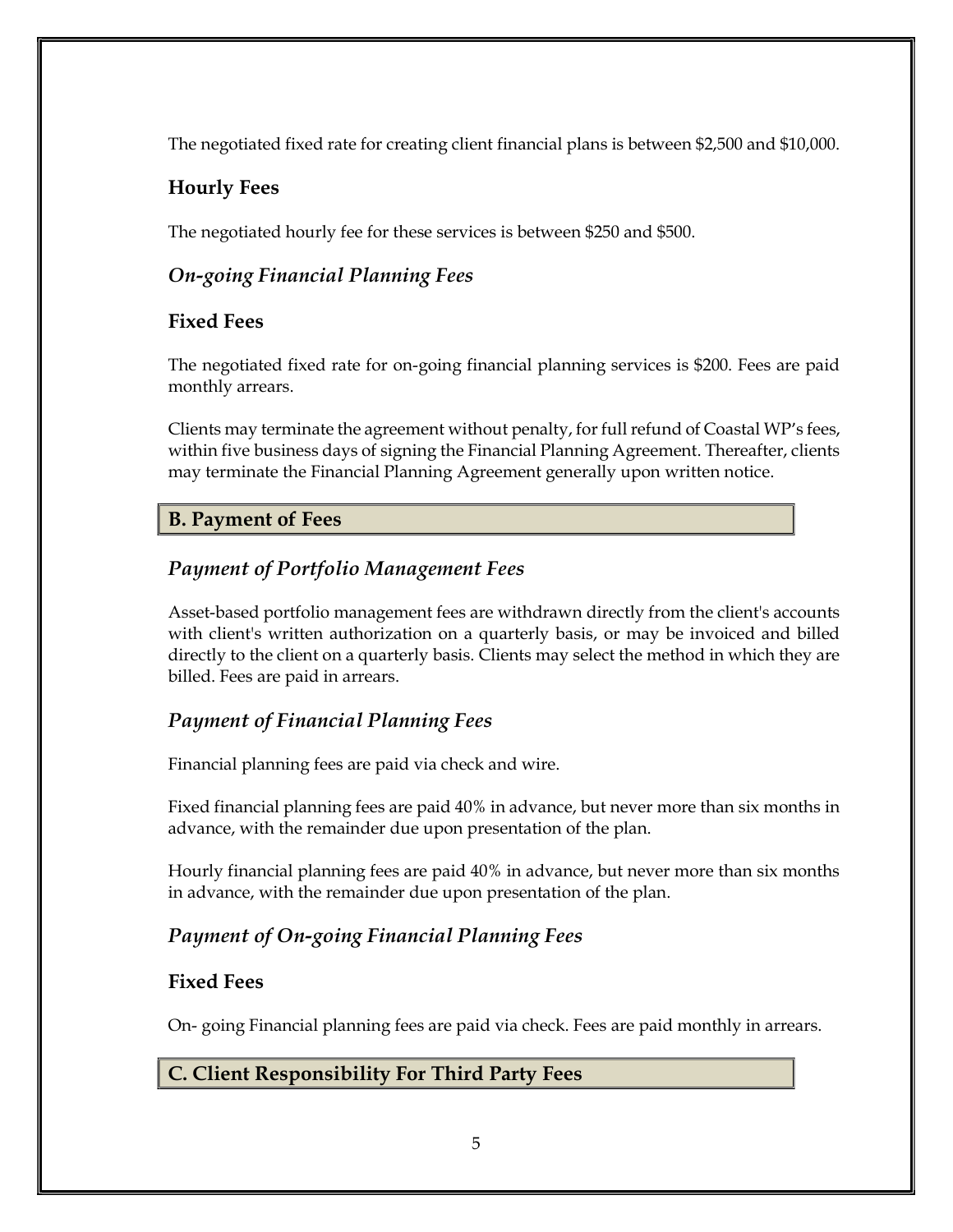Clients are responsible for the payment of all third party fees (i.e. custodian fees, brokerage fees, mutual fund fees, transaction fees, etc.). Those fees are separate and distinct from the fees and expenses charged by Coastal WP. Please see Item 12 of this brochure regarding broker-dealer/custodian.

### D. Prepayment of Fees

Coastal WP collects certain fees in advance and certain fees in arrears, as indicated above. Refunds for fees paid in advance but not yet earned will be refunded on a prorated basis and returned within fourteen days to the client via check, or return deposit back into the client's account.

Fixed fees that are collected in advance will be refunded based on the prorated amount of work completed at the point of termination.

For hourly fees that are collected in advance, the fee refunded will be the balance of the fees collected in advance minus the hourly rate times the number of hours of work that has been completed up to and including the day of termination.

### E. Outside Compensation For the Sale of Securities to Clients

Neither Coastal WP nor its supervised persons accept any compensation for the sale of investment products, including asset-based sales charges or service fees from the sale of mutual funds.

# Item 6: Performance-Based Fees and Side-By-Side Management

Coastal WP does not accept performance-based fees or other fees based on a share of capital gains on or capital appreciation of the assets of a client.

# Item 7: Types of Clients

Coastal WP generally provides advisory services to the following types of clients:

- ❖ Individuals
- ❖ High-Net-Worth Individuals
- ❖ Insurance Companies

There is no account minimum for any of Coastal WP's services.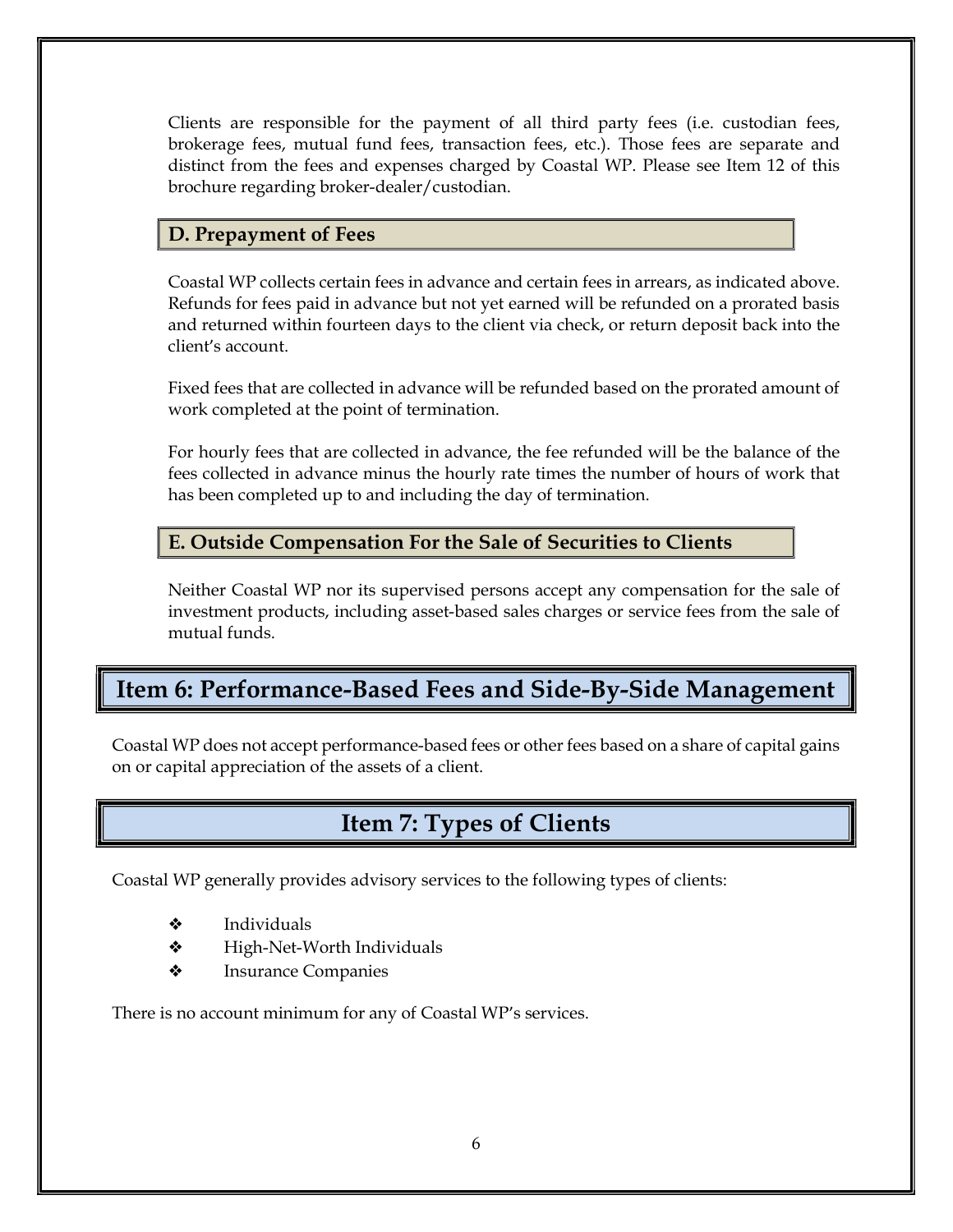# Item 8: Methods of Analysis, Investment Strategies, & Risk of Loss

#### A. Methods of Analysis and Investment Strategies

#### Methods of Analysis

Coastal WP's methods of analysis include Modern portfolio theory.

**Modern portfolio theory** is a theory of investment that attempts to maximize portfolio expected return for a given amount of portfolio risk, or equivalently minimize risk for a given level of expected return, each by carefully choosing the proportions of various asset.

#### Investment Strategies

Coastal WP uses long term trading.

Investing in securities involves a risk of loss that you, as a client, should be prepared to bear.

#### B. Material Risks Involved

#### Methods of Analysis

**Modern portfolio theory** assumes that investors are risk averse, meaning that given two portfolios that offer the same expected return, investors will prefer the less risky one. Thus, an investor will take on increased risk only if compensated by higher expected returns. Conversely, an investor who wants higher expected returns must accept more risk. The exact trade-off will be the same for all investors, but different investors will evaluate the trade-off differently based on individual risk aversion characteristics. The implication is that a rational investor will not invest in a portfolio if a second portfolio exists with a more favorable risk-expected return profile – i.e., if for that level of risk an alternative portfolio exists which has better expected returns.

#### Investment Strategies

Long term trading is designed to capture market rates of both return and risk. Due to its nature, the long-term investment strategy can expose clients to various types of risk that will typically surface at various intervals during the time the client owns the investments. These risks include but are not limited to inflation (purchasing power) risk, interest rate risk, economic risk, market risk, and political/regulatory risk.

Selection of Other Advisers: Coastal WP's selection process cannot ensure that money managers will perform as desired and Coastal WP will have no control over the day-to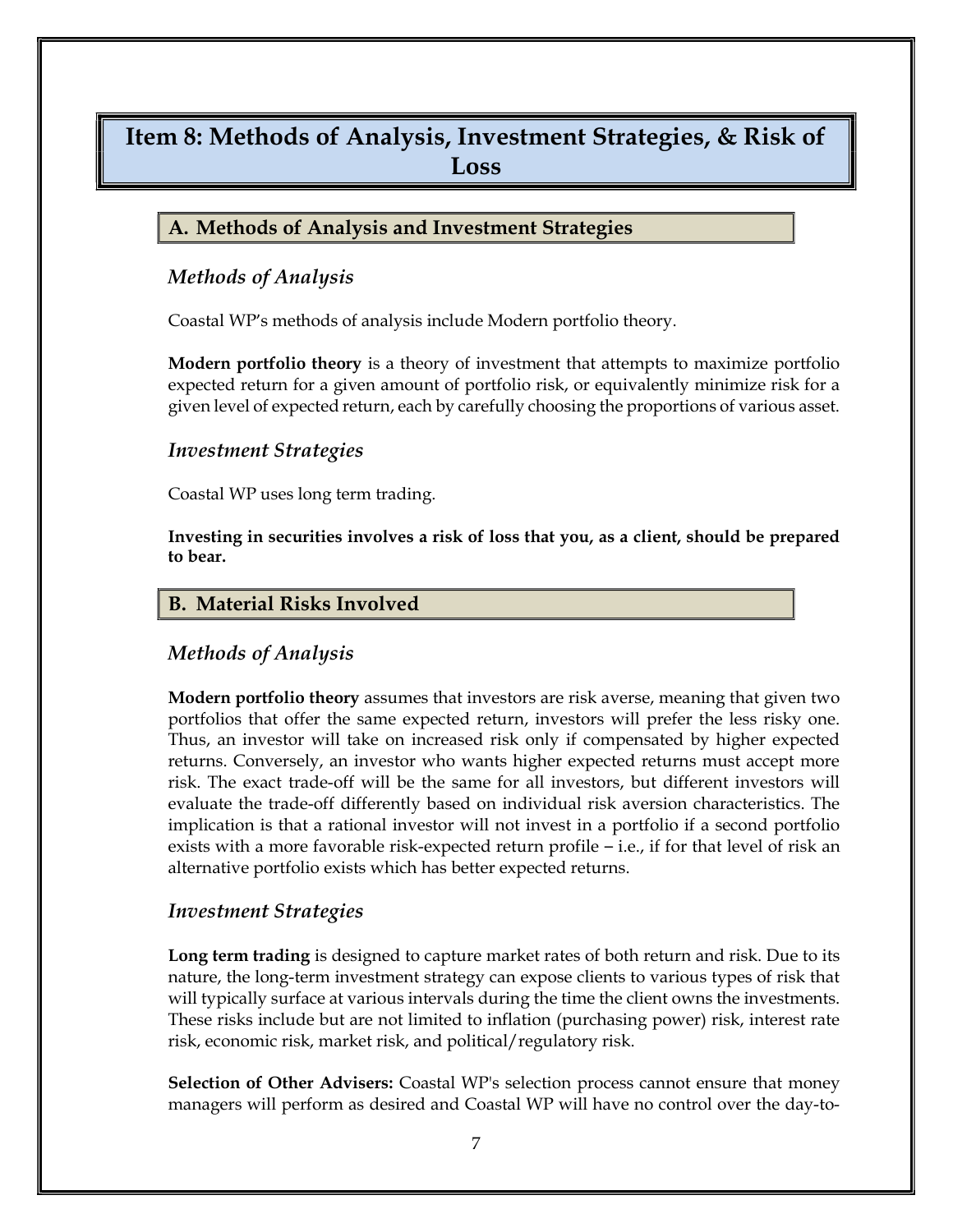day operations of any of its selected money managers. Coastal WP would not necessarily be aware of certain activities at the underlying money manager level, including without limitation a money manager's engaging in unreported risks, investment "style drift" or even regulatory breaches or fraud.

Investing in securities involves a risk of loss that you, as a client, should be prepared to bear.

#### C. Risks of Specific Securities Utilized

Clients should be aware that there is a material risk of loss using any investment strategy. The investment types listed below (leaving aside Treasury Inflation Protected/Inflation Linked Bonds) are not guaranteed or insured by the FDIC or any other government agency.

**Mutual Funds:** Investing in mutual funds carries the risk of capital loss and thus you may lose money investing in mutual funds. All mutual funds have costs that lower investment returns. The funds can be of bond "fixed income" nature (lower risk) or stock "equity" nature.

Equity investment generally refers to buying shares of stocks in return for receiving a future payment of dividends and/or capital gains if the value of the stock increases. The value of equity securities may fluctuate in response to specific situations for each company, industry conditions and the general economic environments.

**Fixed income** investments generally pay a return on a fixed schedule, though the amount of the payments can vary. This type of investment can include corporate and government debt securities, leveraged loans, high yield, and investment grade debt and structured products, such as mortgage and other asset-backed securities, although individual bonds may be the best known type of fixed income security. In general, the fixed income market is volatile and fixed income securities carry interest rate risk. (As interest rates rise, bond prices usually fall, and vice versa. This effect is usually more pronounced for longer-term securities.) Fixed income securities also carry inflation risk, liquidity risk, call risk, and credit and default risks for both issuers and counterparties. The risk of default on treasury inflation protected/inflation linked bonds is dependent upon the U.S. Treasury defaulting (extremely unlikely); however, they carry a potential risk of losing share price value, albeit rather minimal. Risks of investing in foreign fixed income securities also include the general risk of non-U.S. investing described below.

Exchange Traded Funds (ETFs): An ETF is an investment fund traded on stock exchanges, similar to stocks. Investing in ETFs carries the risk of capital loss (sometimes up to a 100% loss in the case of a stock holding bankruptcy). Areas of concern include the lack of transparency in products and increasing complexity, conflicts of interest and the possibility of inadequate regulatory compliance. Precious Metal ETFs (e.g., Gold, Silver, or Palladium Bullion backed "electronic shares" not physical metal) specifically may be negatively impacted by several unique factors, among them (1) large sales by the official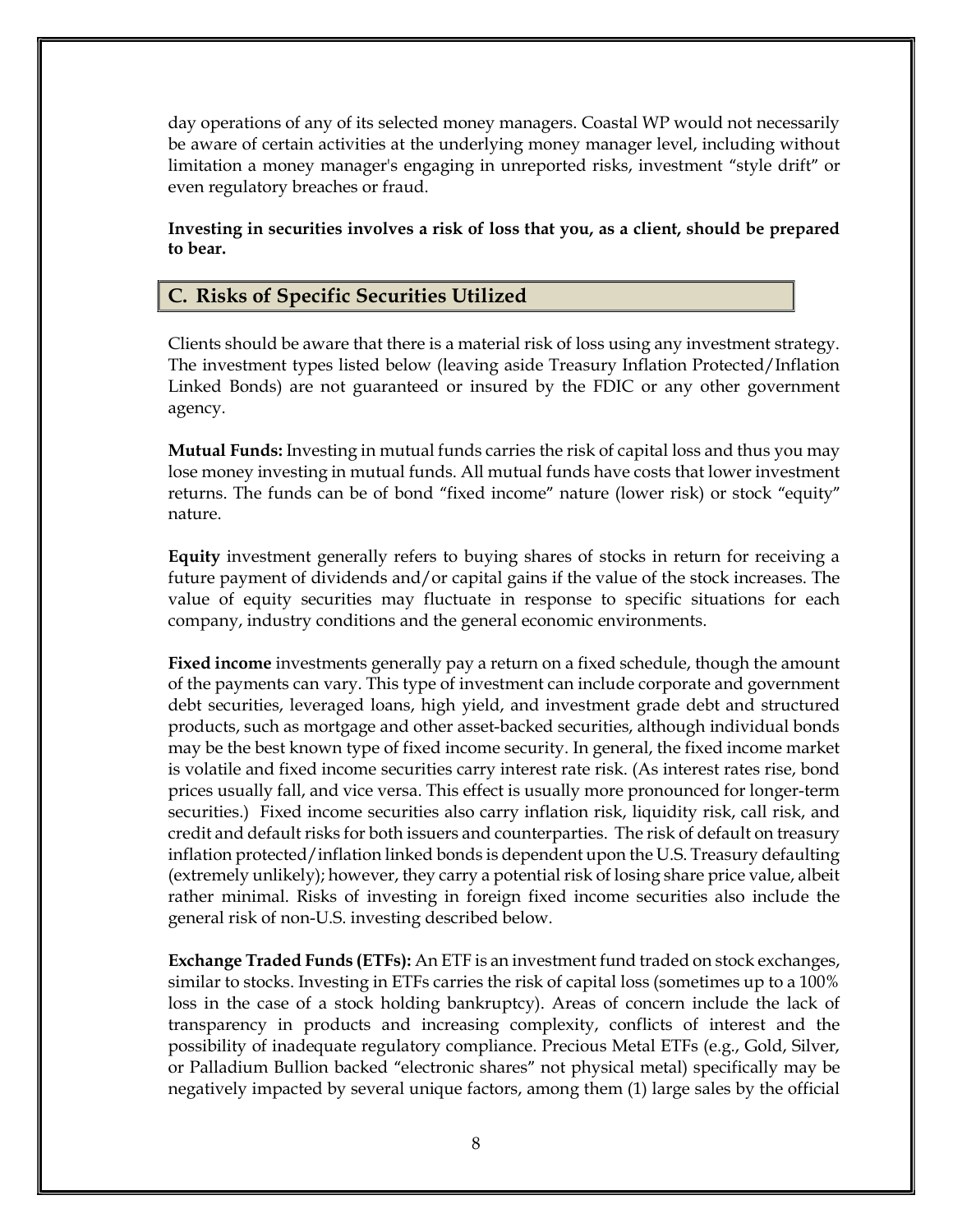sector which own a significant portion of aggregate world holdings in gold and other precious metals, (2) a significant increase in hedging activities by producers of gold or other precious metals, (3) a significant change in the attitude of speculators and investors.

**Annuities** are a retirement product for those who may have the ability to pay a premium now and want to guarantee they receive certain monthly payments or a return on investment later in the future. Annuities are contracts issued by a life insurance company designed to meet requirement or other long-term goals. An annuity is not a life insurance policy. Variable annuities are designed to be long-term investments, to meet retirement and other long-range goals. Variable annuities are not suitable for meeting short-term goals because substantial taxes and insurance company charges may apply if you withdraw your money early. Variable annuities also involve investment risks, just as mutual funds do.

Past performance is not indicative of future results. Investing in securities involves a risk of loss that you, as a client, should be prepared to bear.

# Item 9: Disciplinary Information

# A. Criminal or Civil Actions

There are no criminal or civil actions to report.

### B. Administrative Proceedings

There are no administrative proceedings to report.

#### C. Self-regulatory Organization (SRO) Proceedings

There are no self-regulatory organization proceedings to report.

# Item 10: Other Financial Industry Activities and Affiliations

### A. Registration as a Broker/Dealer or Broker/Dealer Representative

Neither Coastal WP nor its representatives are registered as, or have pending applications to become, a broker/dealer or a representative of a broker/dealer.

B. Registration as a Futures Commission Merchant, Commodity Pool Operator, or a Commodity Trading Advisor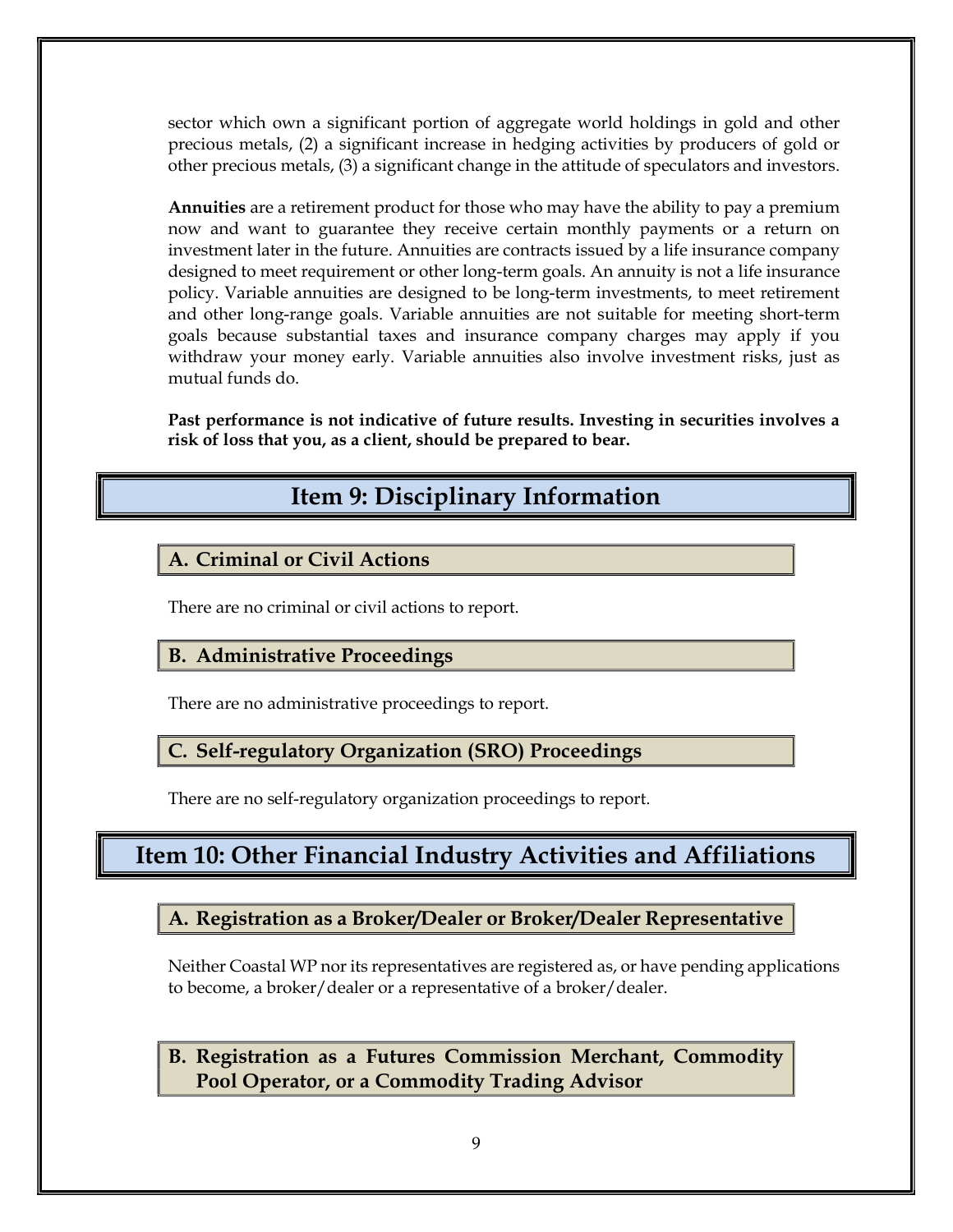Neither Coastal WP nor its representatives are registered as or have pending applications to become either a Futures Commission Merchant, Commodity Pool Operator, or Commodity Trading Advisor or an associated person of the foregoing entities.

# C. Registration Relationships Material to this Advisory Business and Possible Conflicts of Interests

Kyle John Hart is an independent licensed insurance agent, and from time to time, will offer clients advice or products from those activities. Clients should be aware that these services pay a commission or other compensation and involve a conflict of interest, as commissionable products conflict with the fiduciary duties of a registered investment adviser. Coastal WP always acts in the best interest of the client; including the sale of commissionable products to advisory clients. Clients are in no way required to utilize the services of any representative of Coastal WP in connection with such individual's activities outside of Coastal WP.

## D. Selection of Other Advisers or Managers and How This Adviser is Compensated for Those Selections

Coastal WP does not utilize nor select third-party investment advisers.

# Item 11: Code of Ethics, Participation or Interest in Client Transactions and Personal Trading

# A. Code of Ethics

Coastal WP has a written Code of Ethics that covers the following areas: Prohibited Purchases and Sales, Insider Trading, Personal Securities Transactions, Exempted Transactions, Prohibited Activities, Conflicts of Interest, Gifts and Entertainment, Confidentiality, Service on a Board of Directors, Compliance Procedures, Compliance with Laws and Regulations, Procedures and Reporting, Certification of Compliance, Reporting Violations, Compliance Officer Duties, Training and Education, Recordkeeping, Annual Review, and Sanctions. Coastal WP's Code of Ethics is available free upon request to any client or prospective client.

# B. Recommendations Involving Material Financial Interests

Coastal WP does not recommend that clients buy or sell any security in which a related person to Coastal WP or Coastal WP has a material financial interest.

# C. Investing Personal Money in the Same Securities as Clients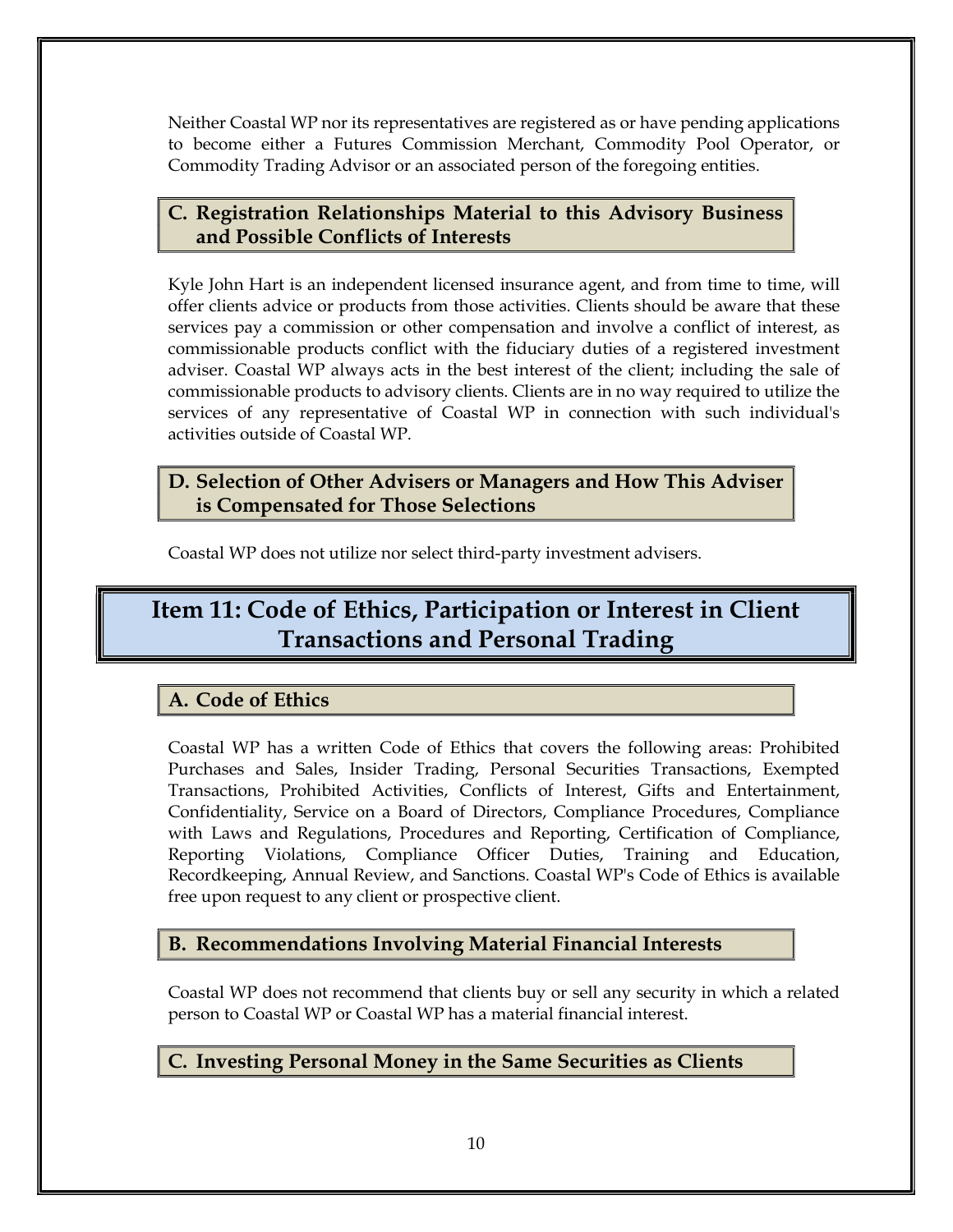From time to time, representatives of Coastal WP may buy or sell securities for themselves that they also recommend to clients. This may provide an opportunity for representatives of Coastal WP to buy or sell the same securities before or after recommending the same securities to clients resulting in representatives profiting off the recommendations they provide to clients. Such transactions may create a conflict of interest. Coastal WP will always document any transactions that could be construed as conflicts of interest and will never engage in trading that operates to the client's disadvantage when similar securities are being bought or sold.

#### D. Trading Securities At/Around the Same Time as Clients' **Securities**

From time to time, representatives of Coastal WP may buy or sell securities for themselves at or around the same time as clients. This may provide an opportunity for representatives of Coastal WP to buy or sell securities before or after recommending securities to clients resulting in representatives profiting off the recommendations they provide to clients. Such transactions may create a conflict of interest; however, Coastal WP will never engage in trading that operates to the client's disadvantage if representatives of Coastal WP buy or sell securities at or around the same time as clients.

# Item 12: Brokerage Practices

#### A. Factors Used to Select Custodians and/or Broker/Dealers

Custodians/broker-dealers will be recommended based on Coastal WP's duty to seek "best execution," which is the obligation to seek execution of securities transactions for a client on the most favorable terms for the client under the circumstances. Clients will not necessarily pay the lowest commission or commission equivalent, and Coastal WP may also consider the market expertise and research access provided by the brokerdealer/custodian, including but not limited to access to written research, oral communication with analysts, admittance to research conferences and other resources provided by the brokers that may aid in Coastal WP's research efforts. Coastal WP will never charge a premium or commission on transactions, beyond the actual cost imposed by the broker-dealer/custodian.

Coastal WP recommends Charles Schwab.

#### 1. Research and Other Soft-Dollar Benefits

While Coastal WP has no formal soft dollars program in which soft dollars are used to pay for third party services, Coastal WP may receive research, products, or other services from custodians and broker-dealers in connection with client securities transactions ("soft dollar benefits"). Coastal WP may enter into soft-dollar arrangements consistent with (and not outside of) the safe harbor contained in Section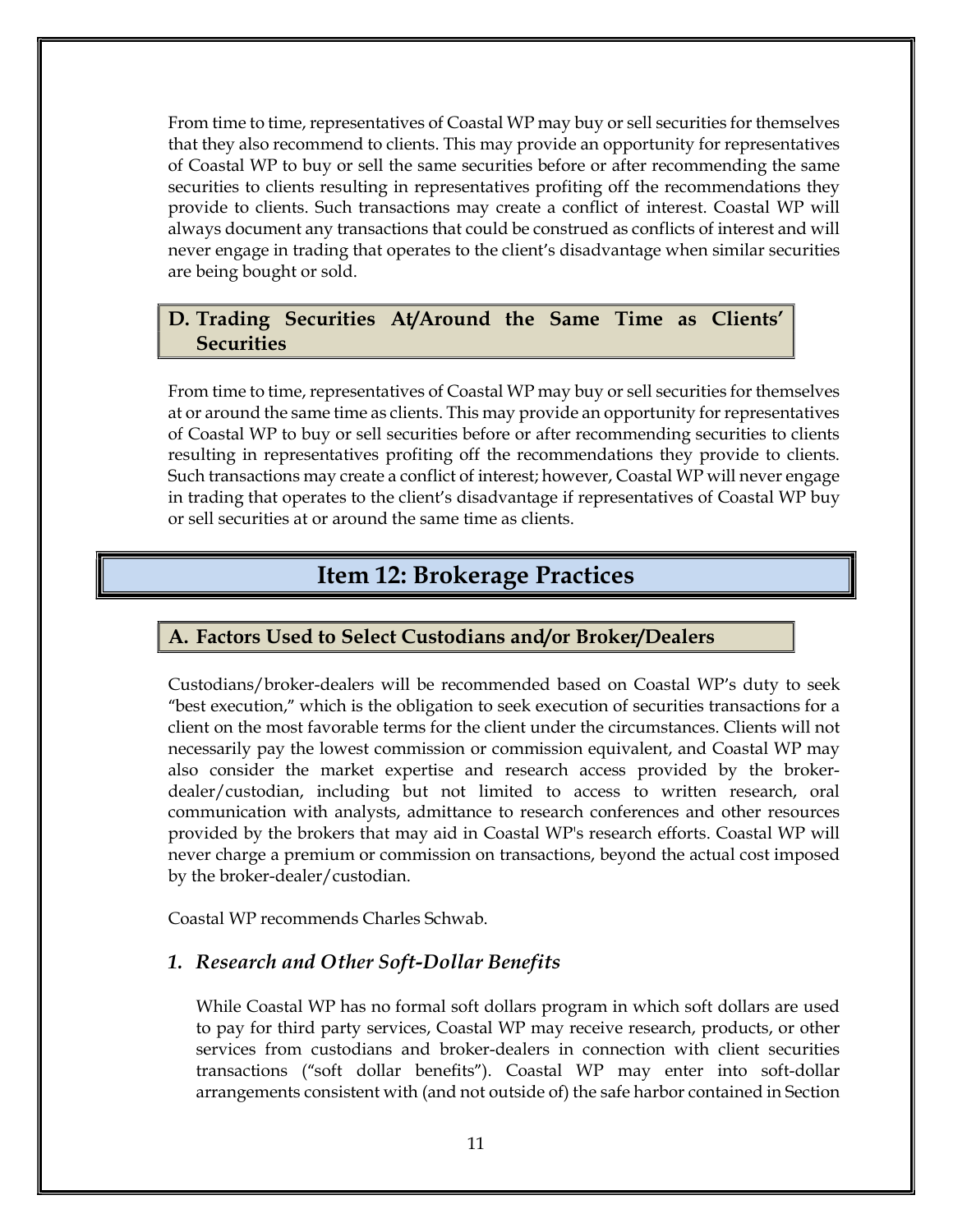28(e) of the Securities Exchange Act of 1934, as amended. There can be no assurance that any particular client will benefit from soft dollar research, whether or not the client's transactions paid for it, and Coastal WP does not seek to allocate benefits to client accounts proportionate to any soft dollar credits generated by the accounts. Coastal WP benefits by not having to produce or pay for the research, products or services, and Coastal WP will have an incentive to recommend a broker-dealer based on receiving research or services. Clients should be aware that Coastal WP's acceptance of soft dollar benefits may result in higher commissions charged to the client.

#### 2. Brokerage for Client Referrals

Coastal WP receives no referrals from a broker-dealer or third party in exchange for using that broker-dealer or third party.

#### 3. Clients Directing Which Broker/Dealer/Custodian to Use

Coastal WP may permit clients to direct it to execute transactions through a specified broker-dealer. If a client directs brokerage, then the client will be required to acknowledge in writing that the client's direction with respect to the use of brokers supersedes any authority granted to Coastal WP to select brokers; this direction may result in higher commissions, which may result in a disparity between free and directed accounts; and trades for the client and other directed accounts may be executed after trades for free accounts, which may result in less favorable prices, particularly for illiquid securities or during volatile market conditions. Not all investment advisers allow their clients to direct brokerage.

#### B. Aggregating (Block) Trading for Multiple Client Accounts

Coastal WP does not aggregate or bunch the securities to be purchased or sold for multiple clients. This may result in less favorable prices, particularly for illiquid securities or during volatile market conditions.

# Item 13: Review of Accounts

#### A. Frequency and Nature of Periodic Reviews and Who Makes Those Reviews

All client accounts for Coastal WP's advisory services provided on an ongoing basis are reviewed at least Monthly by Kyle Hart, Founder/Financial Planner, with regard to clients' respective investment policies and risk tolerance levels. All accounts at Coastal WP are assigned to this reviewer.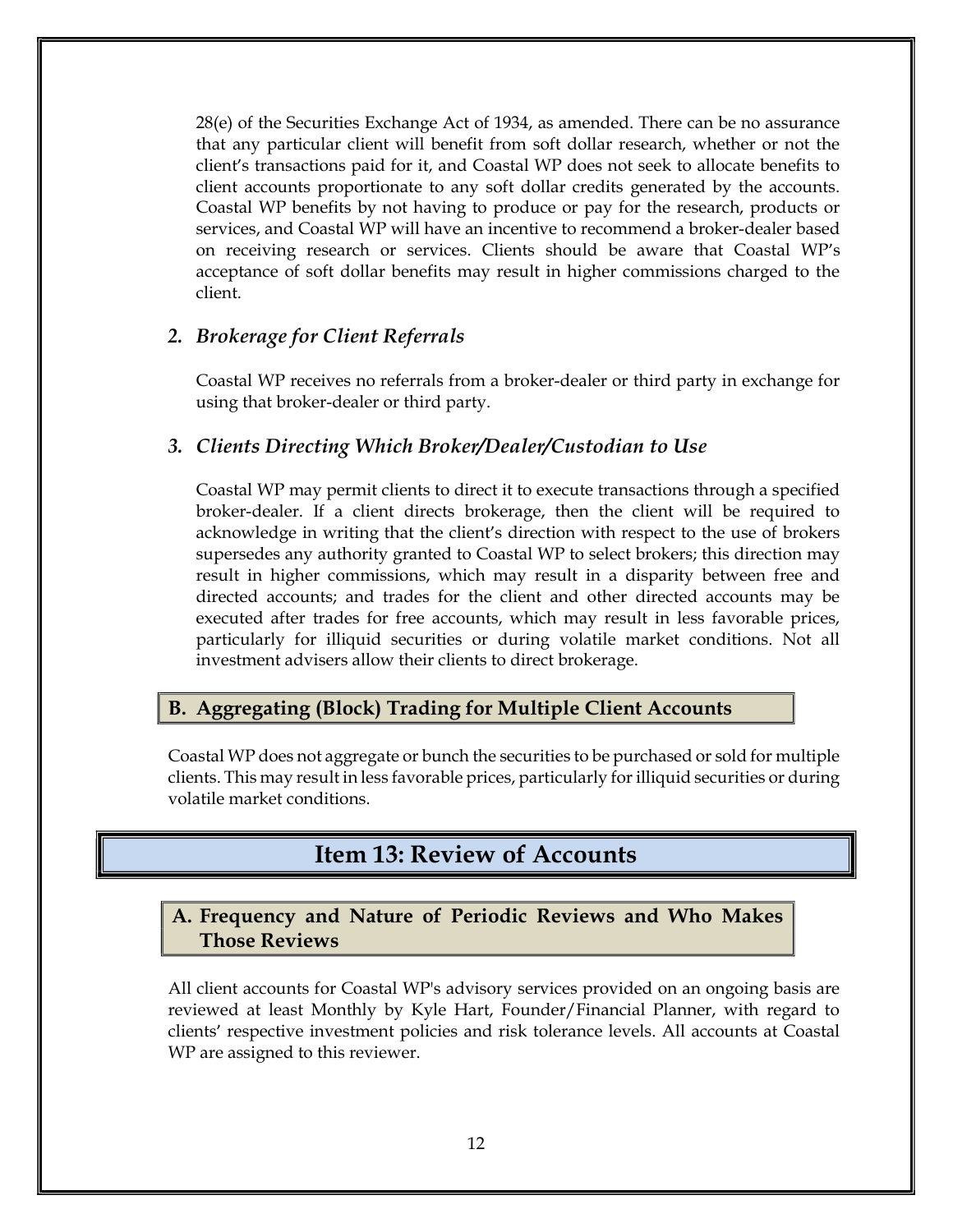All financial planning accounts are reviewed upon financial plan creation and plan delivery by Kyle Hart, Founder/Financial Planner. Financial planning clients are provided a one-time financial plan concerning their financial situation. After the presentation of the plan, there are no further reports. Clients may request additional plans or reports for a fee.

### B. Factors That Will Trigger a Non-Periodic Review of Client **Accounts**

Reviews may be triggered by material market, economic or political events, or by changes in client's financial situations (such as retirement, termination of employment, physical move, or inheritance).

With respect to financial plans, Coastal WP's services will generally conclude upon delivery of the financial plan.

# C. Content and Frequency of Regular Reports Provided to Clients

Each client of Coastal WP's advisory services provided on an ongoing basis will receive a quarterly report detailing the client's account, including assets held, asset value, and calculation of fees. This written report will come from the custodian.

Each financial planning client will receive the financial plan upon completion.

# Item 14: Client Referrals and Other Compensation

A. Economic Benefits Provided by Third Parties for Advice Rendered to Clients (Includes Sales Awards or Other Prizes)

Coastal WP may receive compensation in connection with its use of third-party advisers.

# B. Compensation to Non – Advisory Personnel for Client Referrals

Coastal WP does not directly or indirectly compensate any person who is not advisory personnel for client referrals.

# Item 15: Custody

When advisory fees are deducted directly from client accounts at client's custodian, Coastal WP will be deemed to have limited custody of client's assets and must have written authorization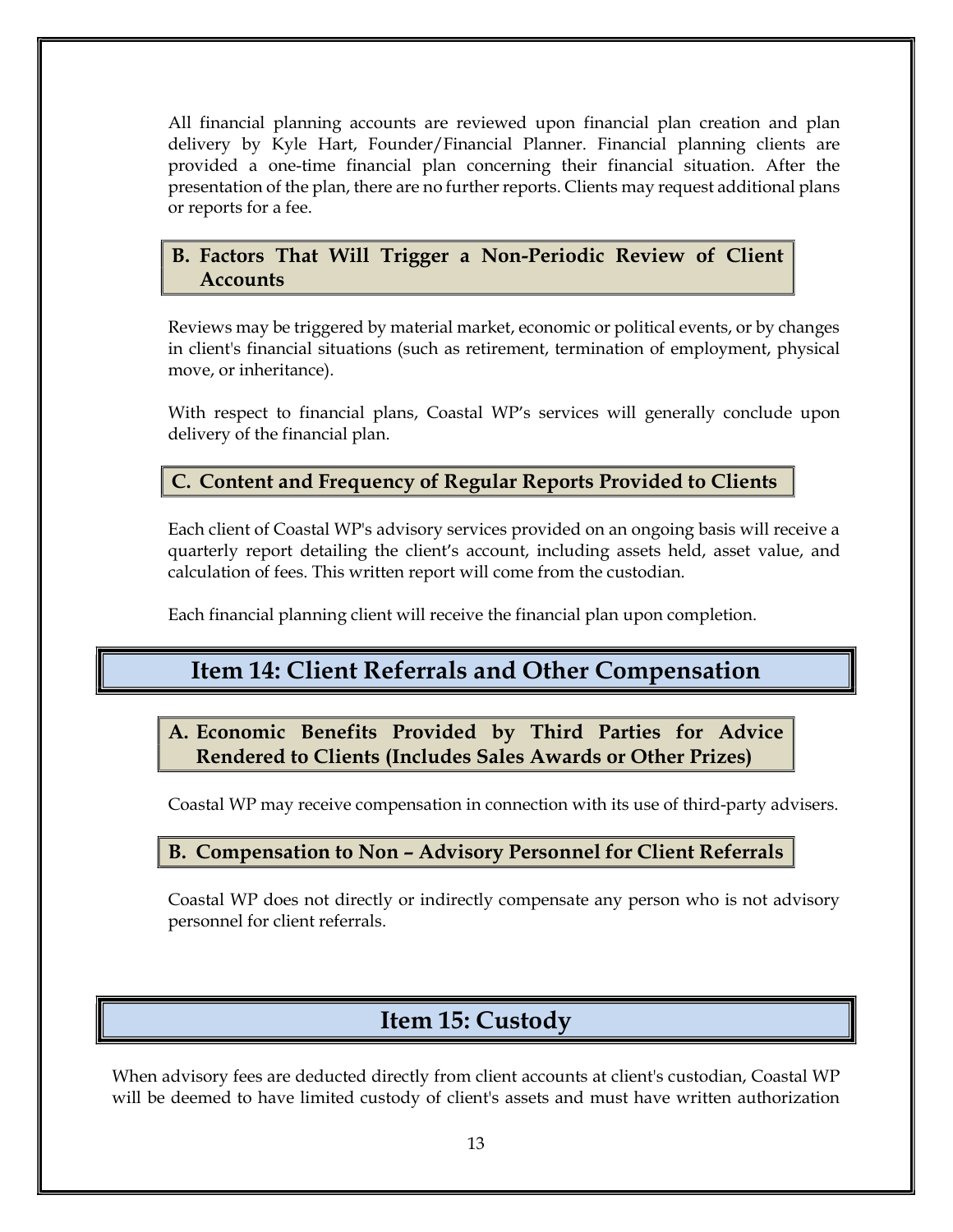from the client to do so. Clients will receive all account statements and billing invoices that are required in each jurisdiction, and they should carefully review those statements for accuracy.

# Item 16: Investment Discretion

Coastal WP provides discretionary and non-discretionary investment advisory services to clients. The advisory contract established with each client sets forth the discretionary authority for trading. Where investment discretion has been granted, Coastal WP generally manages the client's account and makes investment decisions without consultation with the client as to when the securities are to be bought or sold for the account, the total amount of the securities to be bought/sold, what securities to buy or sell, or the price per share. In some instances, Coastal WP's discretionary authority in making these determinations may be limited by conditions imposed by a client (in investment guidelines or objectives, or client instructions otherwise provided to Coastal WP.

# Item 17: Voting Client Securities (Proxy Voting)

Coastal WP will not ask for, nor accept voting authority for client securities. Clients will receive proxies directly from the issuer of the security or the custodian. Clients should direct all proxy questions to the issuer of the security.

# Item 18: Financial Information

### A. Balance Sheet

Coastal WP neither requires nor solicits prepayment of more than \$500 in fees per client, six months or more in advance, and therefore is not required to include a balance sheet with this brochure.

# B. Financial Conditions Reasonably Likely to Impair Ability to Meet Contractual Commitments to Clients

Neither Coastal WP nor its management has any financial condition that is likely to reasonably impair Coastal WP's ability to meet contractual commitments to clients.

### C. Bankruptcy Petitions in Previous Ten Years

Coastal WP has not been the subject of a bankruptcy petition in the last ten years.